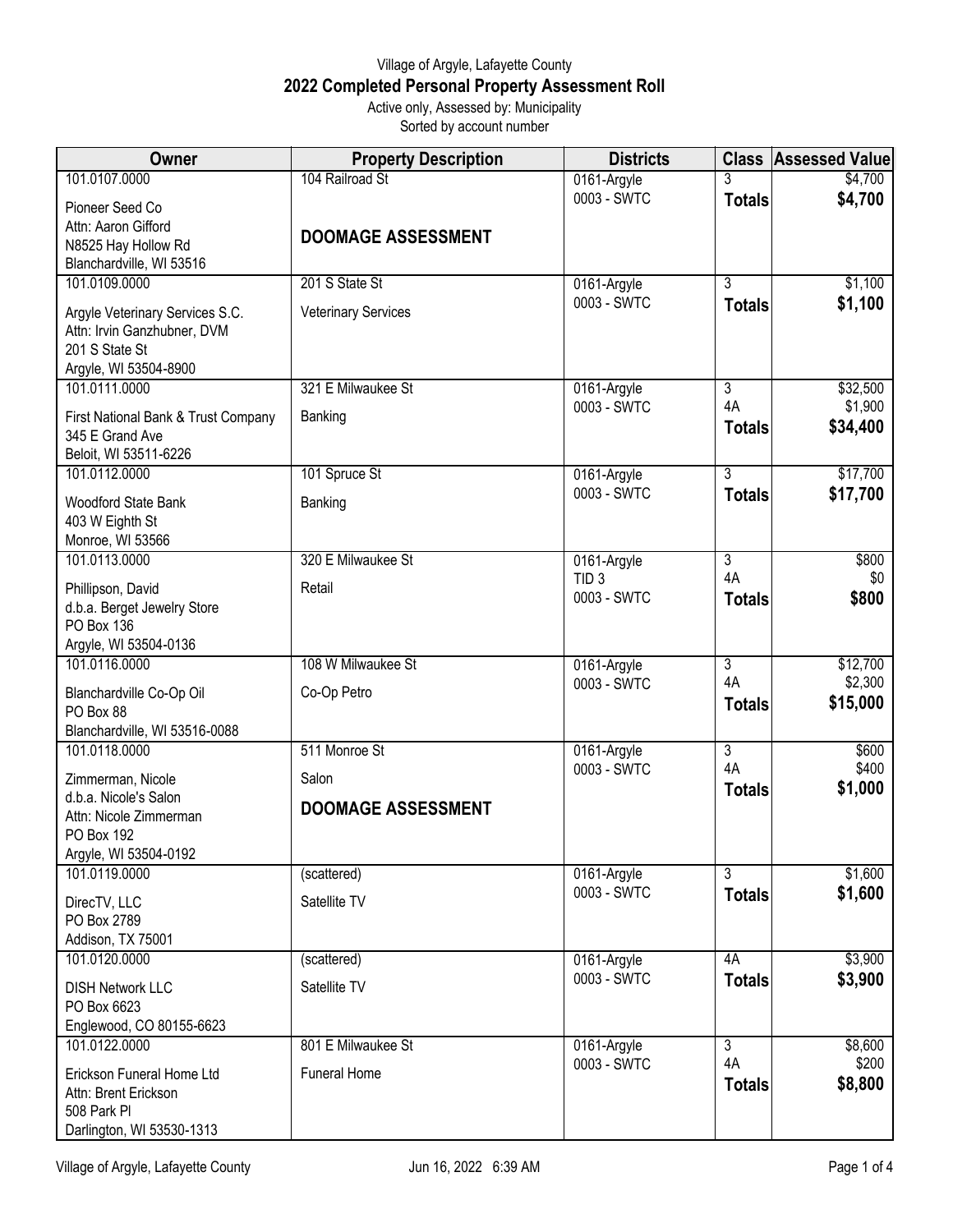| Owner                                              | <b>Property Description</b> | <b>Districts</b>                | <b>Class</b>              | <b>Assessed Value</b> |
|----------------------------------------------------|-----------------------------|---------------------------------|---------------------------|-----------------------|
| 101.0124.0000                                      | 308 E Milwaukee St          | 0161-Argyle                     | 3                         | \$0                   |
| Gilbertson, Brooke                                 | Retail                      | TID <sub>3</sub><br>0003 - SWTC | 4A                        | \$300<br>\$300        |
| d.b.a. Hometown Haven                              |                             |                                 | <b>Totals</b>             |                       |
| 2102 Ridgeway Rd<br>Monroe, WI 53566               |                             |                                 |                           |                       |
| 101.0125.0000                                      | 101 Spruce St               | 0161-Argyle                     | $\overline{3}$            | \$9,600               |
| Gordon Flesch Co                                   | Leasing                     | 0003 - SWTC                     | <b>Totals</b>             | \$9,600               |
| 2675 Research Park Dr                              |                             |                                 |                           |                       |
| Madison, WI 53711-4906                             |                             |                                 |                           |                       |
| 101.0126.0000                                      | 109 N State St              | 0161-Argyle                     | 3                         | \$1,500               |
| Guthrie, Laurie                                    | Salon                       | 0003 - SWTC                     | <b>Totals</b>             | \$1,500               |
| d.b.a. Laurie's Family Hair Care &                 |                             |                                 |                           |                       |
| Tanning<br><b>PO Box 204</b>                       |                             |                                 |                           |                       |
| Argyle, WI 53504-0204                              |                             |                                 |                           |                       |
| 101.0134.0000                                      | 318 E Milwaukee St          | 0161-Argyle                     | $\overline{3}$            | \$1,100               |
| Mosher Insurance Services, Inc.                    | <b>Insurance Services</b>   | TID <sub>3</sub>                | 4A                        | \$100                 |
| 127 W Eighth St                                    |                             | 0003 - SWTC                     | <b>Totals</b>             | \$1,200               |
| Monroe, WI 53566-1061                              |                             |                                 |                           |                       |
| 101.0136.0000                                      | 213 E Milwaukee St          | 0161-Argyle<br>0003 - SWTC      | $\overline{3}$<br>4A      | \$2,900<br>\$900      |
| Webber Holdings LLC                                | Bar & Grill                 |                                 | <b>Totals</b>             | \$3,800               |
| d.b.a. The Corner Pub & Deli<br>PO Box 97          |                             |                                 |                           |                       |
| Argyle, WI 53504                                   |                             |                                 |                           |                       |
| 101.0139.0000                                      | 101 N State St              | 0161-Argyle                     | $\overline{3}$            | \$3,300               |
| Pecatonica Valley Leader                           | Publishing                  | 0003 - SWTC                     | 4A                        | \$200                 |
| Attn: John/Michael Reilly                          |                             |                                 | <b>Totals</b>             | \$3,500               |
| <b>PO Box 220</b>                                  |                             |                                 |                           |                       |
| Argyle, WI 53504-0220<br>101.0141.0000             | 409 E Milwaukee St          |                                 | $\overline{\overline{3}}$ | \$10,700              |
|                                                    |                             | 0161-Argyle<br>0003 - SWTC      | 4A                        | \$0                   |
| Alongi Santas Insurance Agency Inc                 | <b>Insurance Services</b>   |                                 | <b>Totals</b>             | \$10,700              |
| d.b.a. Pederson Insurance Agency<br>PO Box 130     |                             |                                 |                           |                       |
| Argyle, WI 53504                                   |                             |                                 |                           |                       |
| 101.0148.0000                                      | 109 S State St              | 0161-Argyle                     | $\overline{3}$            | \$3,800               |
| Dammen, Jason                                      | Bar & Grill                 | TID <sub>3</sub><br>0003 - SWTC | <b>Totals</b>             | \$3,800               |
| d.b.a. Good Fella's                                |                             |                                 |                           |                       |
| 109 S State St                                     |                             |                                 |                           |                       |
| Argyle, WI 53504-0186<br>101.0149.0000             | 205 E Milwaukee St          | 0161-Argyle                     | 3                         | \$2,400               |
| Sportz Page Bar & Grill                            | Bar & Grill                 | 0003 - SWTC                     | <b>Totals</b>             | \$2,400               |
| Attn: Kristine Marty                               |                             |                                 |                           |                       |
| PO Box 59                                          |                             |                                 |                           |                       |
| Argyle, WI 53504-0059                              |                             |                                 |                           |                       |
| 101.0151.0000                                      | 403 W Milwaukee St          | 0161-Argyle<br>0003 - SWTC      | 4A                        | \$300                 |
| Steve's Garage                                     | <b>Auto Services</b>        |                                 | <b>Totals</b>             | \$300                 |
| Attn: Steve Johnson<br>13624 Apple Grove Church Rd |                             |                                 |                           |                       |
| Argyle, WI 53504-9547                              |                             |                                 |                           |                       |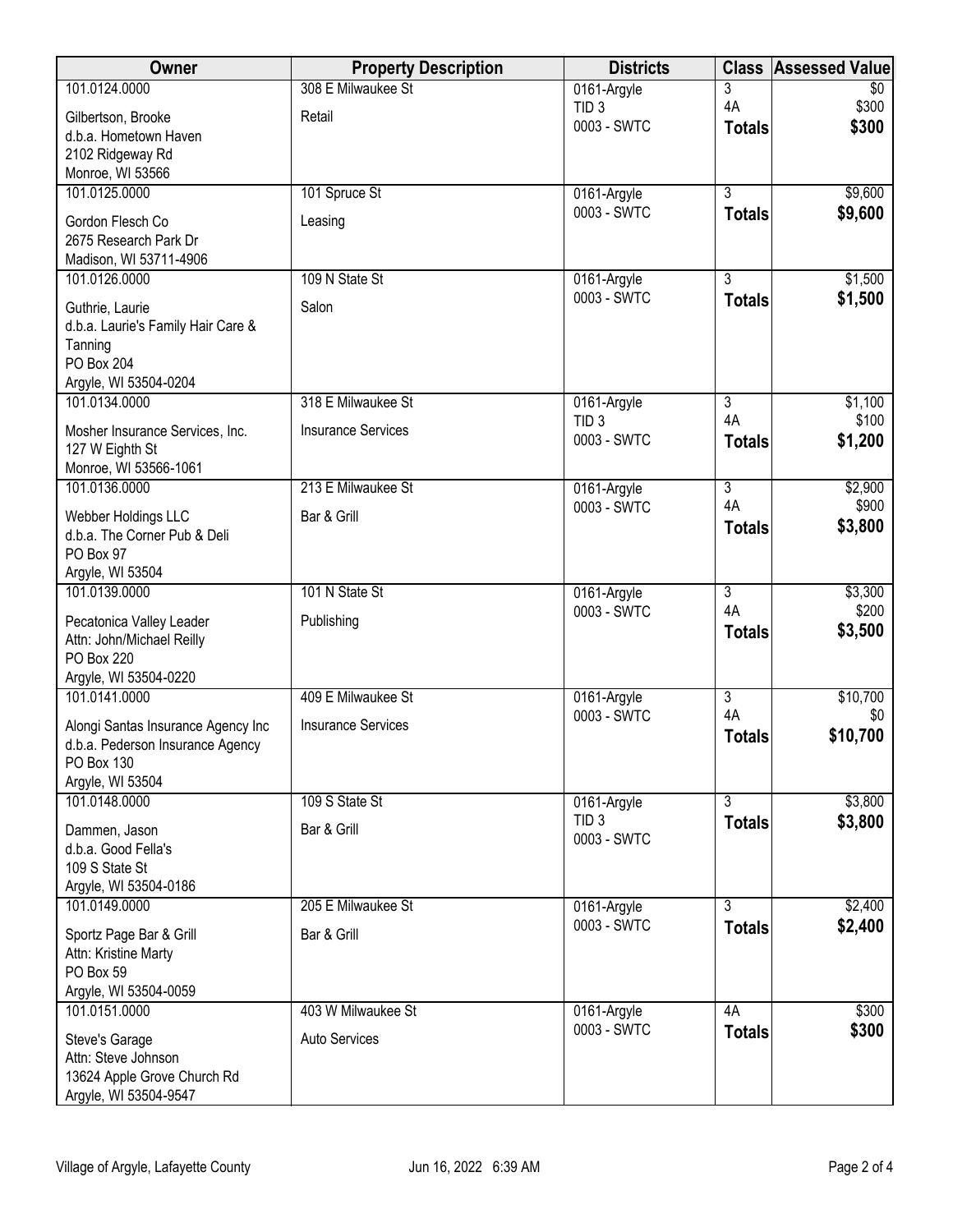| Owner                                                                                                                      | <b>Property Description</b> | <b>Districts</b>                |                     | <b>Class Assessed Value</b> |
|----------------------------------------------------------------------------------------------------------------------------|-----------------------------|---------------------------------|---------------------|-----------------------------|
| 101.0153.0000                                                                                                              | 509 N State St              | 0161-Argyle                     | 3                   | \$600                       |
| Tollakson-Emery Memorials, Ltd<br>Attn: Peter Emery<br>PO Box 278<br>Argyle, WI 53504-0278                                 | Sales & Service             | 0003 - SWTC                     | <b>Totals</b>       | \$600                       |
| 101.0162.0000                                                                                                              | 108 W Milwaukee St          | 0161-Argyle                     | $\overline{3}$      | \$2,400                     |
| Grayhawk Leasing LLC<br>1412 Main St Ste 1500<br>Dallas, TX 75202                                                          | Leasing                     | 0003 - SWTC                     | <b>Totals</b>       | \$2,400                     |
| 101.0166.0000                                                                                                              | 511 Monroe St               | 0161-Argyle                     | $\overline{3}$      | \$100                       |
| Edya Therapeutic Massage, LLC                                                                                              | Massage Therapy             | 0003 - SWTC                     | 4A                  | \$300<br>\$400              |
| Attn: Mandy Koch<br>511 Monroe St<br>Argyle, WI 53504                                                                      | <b>DOOMAGE ASSESSMENT</b>   |                                 | <b>Totals</b>       |                             |
| 101.0167.0000                                                                                                              | 113 S State St              | 0161-Argyle                     | $\overline{3}$      | \$800                       |
| Precious Paws<br>Attn: Holly Erickson<br>PO Box 337<br>Argyle, WI 53504-0337                                               | <b>Pet Services</b>         | TID <sub>3</sub><br>0003 - SWTC | <b>Totals</b>       | \$800                       |
| 101.0170.0000                                                                                                              | 112 S State St              | 0161-Argyle                     | $\mathbf{1}$        | \$900                       |
| Pec Time Tubing Inc<br>Attn: Jeremiah Kleiber<br>14026 Wildcat Rdt<br>Darlington, WI 53530-9402                            | Recreation                  | TID <sub>3</sub><br>0003 - SWTC | 4A<br><b>Totals</b> | \$1,400<br>\$2,300          |
| 101.0171.0000                                                                                                              | (scattered)                 | 0161-Argyle                     | $\overline{3}$      | \$2,100                     |
| Great Lakes Coca-Cola Distribution L.L.<br>Attn: Reyes Holdings L.L.C.<br>6250 N River Rd Ste 9000<br>Rosemont, IL 60018   | Distribution                | 0003 - SWTC                     | <b>Totals</b>       | \$2,100                     |
| 101.0173.0000                                                                                                              | 321 E Milwaukee St          | 0161-Argyle                     | $\overline{3}$      | \$1,400                     |
| Wells Fargo Financial Leasing Inc<br>800 Walnut St<br>F0005-041<br>Des Moines, IA 50309-3636                               | Leasing                     | 0003 - SWTC                     | <b>Totals</b>       | \$1,400                     |
| 101.0178.0000                                                                                                              | 200 E Milwaukee St          | 0161-Argyle                     | 4A                  | \$1,000                     |
| Argyle Fiber Mill                                                                                                          | Wool Yarn manufacturing     | TID <sub>3</sub>                | <b>Totals</b>       | \$1,000                     |
| <b>PO Box 100</b><br>Argyle, WI 53504                                                                                      | <b>DOOMAGE ASSESSMENT</b>   | 0003 - SWTC                     |                     |                             |
| 101.0179.0000                                                                                                              | 400 400 Block/Breeze Ter    | 0161-Argyle                     | 4A                  | \$3,500                     |
| CTI Towers Assets II, LLC<br>Attn: Ryan LLC-Property Tax<br>Compliance<br>2800 Post Oak Blvd Ste 3700<br>Houston, TX 77056 | Tower                       | 0003 - SWTC                     | <b>Totals</b>       | \$3,500                     |
| 101.0180.0000                                                                                                              | 209 E Milwaukee St          | 0161-Argyle                     | $\overline{3}$      | \$4,000                     |
| <b>Bucky's Smokehouse</b>                                                                                                  | Meat Smokehouse             | 0003 - SWTC                     | <b>Totals</b>       | \$4,000                     |
| Attn: John & Cathy Leigh<br>402 N State St<br>Argyle, WI 53504-9793                                                        | <b>DOOMAGE ASSESSMENT</b>   |                                 |                     |                             |